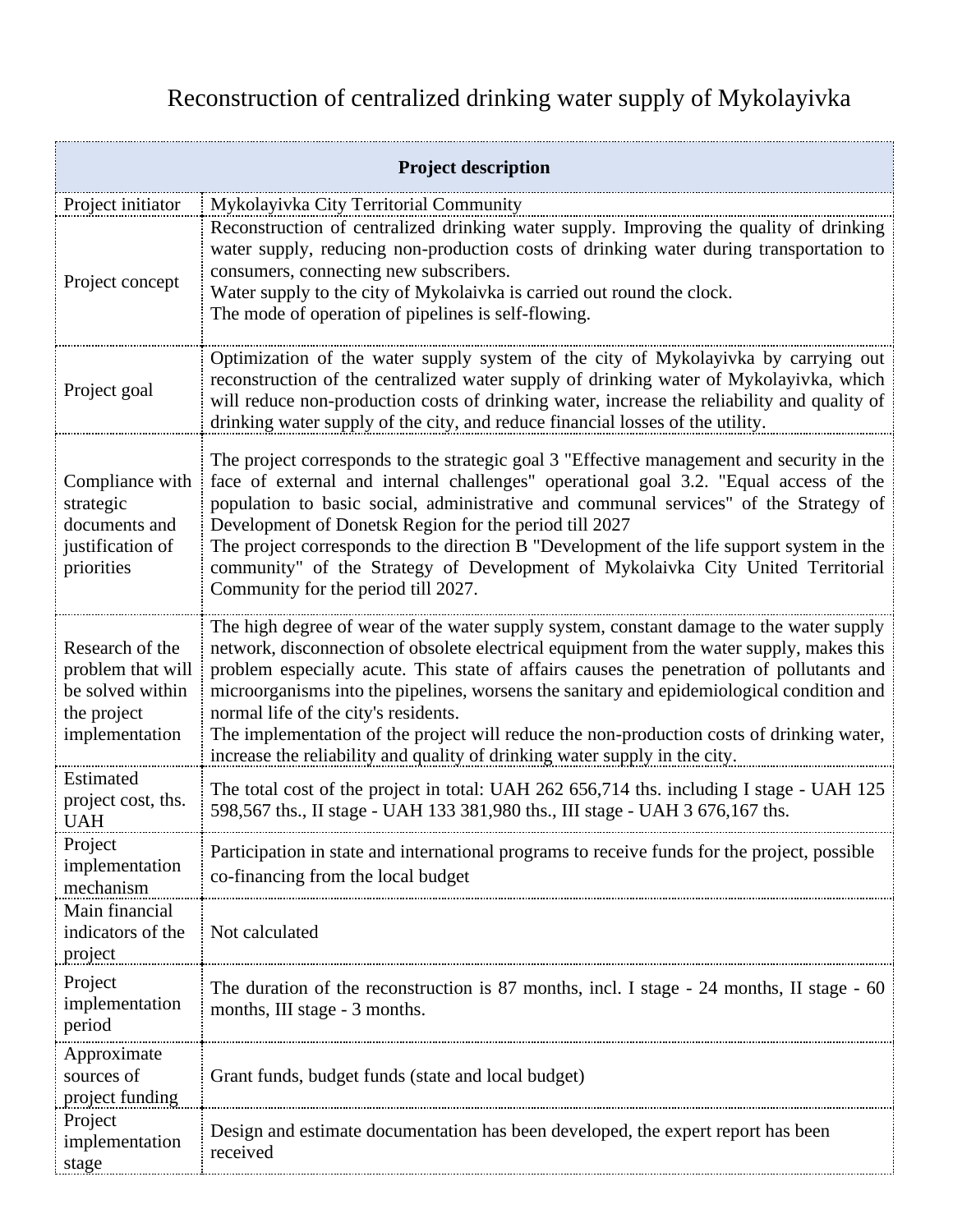| Stakeholders and                                                                                         | Target groups:<br>The population of Mykolayivka as of January 1, 2021 is 14,319 people. Getting                                                                                                                                                                                                                                                                                                                                                                                                                                                                                                                                                                                                                                                                                                                                                                                                                                                                                                                                            |  |
|----------------------------------------------------------------------------------------------------------|--------------------------------------------------------------------------------------------------------------------------------------------------------------------------------------------------------------------------------------------------------------------------------------------------------------------------------------------------------------------------------------------------------------------------------------------------------------------------------------------------------------------------------------------------------------------------------------------------------------------------------------------------------------------------------------------------------------------------------------------------------------------------------------------------------------------------------------------------------------------------------------------------------------------------------------------------------------------------------------------------------------------------------------------|--|
| expected<br>outcome of the                                                                               | quality services;                                                                                                                                                                                                                                                                                                                                                                                                                                                                                                                                                                                                                                                                                                                                                                                                                                                                                                                                                                                                                          |  |
| project                                                                                                  | Utility enterprise - supplier: Reducing the financial costs of the utility by reducing<br>water losses and replacing obsolete equipment with energy efficient                                                                                                                                                                                                                                                                                                                                                                                                                                                                                                                                                                                                                                                                                                                                                                                                                                                                              |  |
| Characteristics of the object (existing or newly created)                                                |                                                                                                                                                                                                                                                                                                                                                                                                                                                                                                                                                                                                                                                                                                                                                                                                                                                                                                                                                                                                                                            |  |
| Location of the<br>object                                                                                | 20/14 Enerhetykiv Square, Mykolayivka city, Donetsk Region                                                                                                                                                                                                                                                                                                                                                                                                                                                                                                                                                                                                                                                                                                                                                                                                                                                                                                                                                                                 |  |
| Description of<br>existing facilities<br>or those<br>proposed to be<br>created as part of<br>the project | Reconstruction objects are divided into three stages (I, II, III) on 12 construction sites (No.<br>$1, 2, 3, 4, 5, 6, 7, 8, 9, 10, 11, 12$ with different number of start-up facilities in the stages<br>of construction.<br>The working design provides for the following three stages of construction:<br>I stage of construction includes (five start-up facilities):                                                                                                                                                                                                                                                                                                                                                                                                                                                                                                                                                                                                                                                                   |  |
|                                                                                                          | • 1st start-up facility - reconstruction of the 1st and 2nd ascents (restoration of existing<br>water supply wells No. 3B, 7B, 9B, 10A and 11A, equipment with instrumentation and<br>control devices, water meters and alarms, electric heating device; access and service<br>roads, repair of the pumping station building of 2nd ascent, heating, ventilation and<br>internal lighting of premises, installation of the drainage system, dismantling of existing<br>and installation in their place of 2 new jet rupture reservoirs of 2nd ascent with the<br>capacity of 250 m3 each, equipping the reservoirs with instrumentation and control<br>devices);                                                                                                                                                                                                                                                                                                                                                                           |  |
|                                                                                                          | • 2nd start-up facility - reconstruction of the pipeline system between the 2nd and 3rd<br>ascent (replacement of two lines of the main network of domestic and drinking fire water<br>supply from the fence of the pumping station of the 2nd ascent to the fence of the<br>pumping station of the 3rd ascent);                                                                                                                                                                                                                                                                                                                                                                                                                                                                                                                                                                                                                                                                                                                           |  |
|                                                                                                          | • 3rd start-up facility - reconstruction of the 3rd ascent (repair of the building of the<br>pumping station of the 3rd ascent with replacement of pumping power equipment,<br>pipelines and shut-off valves, equipping with instrumentation and control devices and<br>water meters; extension to the building of the pumping station operator $6.0 \times 3.4 \text{ m}$ ,<br>arrangement of heating and ventilation of the pump, internal lighting, grounding, repair<br>of buildings of the barn, passage, chlorination, restoration of external lighting of the site,<br>repair of the fence of the protection zone, due to satisfactory technical condition of<br>building structures of existing tanks, capacity 2000 m3 each, repair and restoration of<br>tanks working project is not provided. Reconstruction includes installation of control and<br>measuring devices in tanks, installation of water meters on lines that supply water from<br>Pyskunivskyi water intake, repair and restoration measures of tank chambers); |  |
|                                                                                                          | • 4th start-up facility - reconstruction of the pipeline system between the 3rd and 4th ascent<br>(replacement of 2 main water mains from the fence of the pumping station of the 3rd<br>ascent to the fence of the pumping station of the 4th ascent);                                                                                                                                                                                                                                                                                                                                                                                                                                                                                                                                                                                                                                                                                                                                                                                    |  |
|                                                                                                          | • 5th start-up facility - reconstruction of the 4th ascent (installation of 2 pumps in the<br>pumping station of the 4th ascent, replacement of shut-off valves, repair of pumping,<br>checkpoint building, replacement of power supply system, landscaping, replacement of<br>technical pipelines of shut-off valves, installation of flow meters, restoration outdoor<br>lighting).                                                                                                                                                                                                                                                                                                                                                                                                                                                                                                                                                                                                                                                      |  |
|                                                                                                          | II stage of construction includes (seven start-up facilities):<br>- 1st start-up facility - reconstruction of the pipeline system in Bilyaivka Village<br>(construction of pipelines from the pumping station of the 3rd ascent to the High<br>Frequency Transformer;                                                                                                                                                                                                                                                                                                                                                                                                                                                                                                                                                                                                                                                                                                                                                                      |  |